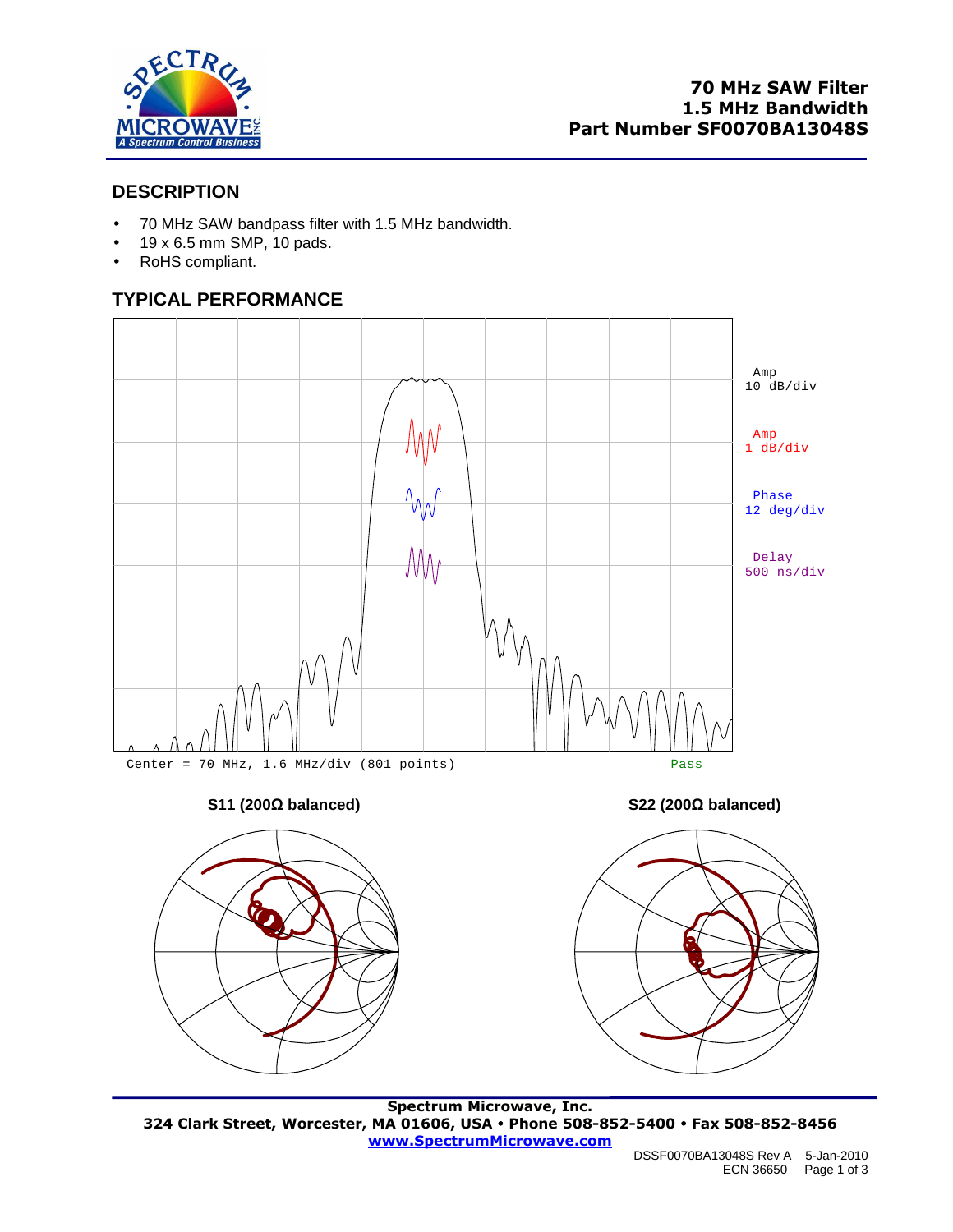

## **SPECIFICATION**

| Parameter                                              | Min   |       | <b>Max</b> | <b>Units</b> |
|--------------------------------------------------------|-------|-------|------------|--------------|
| Center Frequency (Fc)                                  | 69.90 | 70.00 | 70.10      | <b>MHz</b>   |
| <b>Insertion Loss</b>                                  |       | 9.2   | 9.7        | dΒ           |
| 1 dB Bandwidth                                         | 1.00  | 1.34  | 65.4       | <b>MHz</b>   |
| 3 dB Bandwidth                                         | 1.50  | 1.69  |            | <b>MHz</b>   |
| 36 dB Bandwidth                                        |       | 3.10  | 3.30       | <b>MHz</b>   |
| Passband Ripple <sup>2</sup>                           |       | 0.8   |            | dB p-p       |
| Phase Deviation from Linear <sup>2</sup>               |       | 6.5   | 8          | deg p-p      |
| Group Delay Variation <sup>2</sup>                     |       | 320   | 425        | ns p-p       |
| <b>Absolute Delay</b>                                  |       | 2.1   |            | us.          |
| System Source and Load Impedance, Balanced             |       | 200   |            | Ω            |
| Temperature Coefficient of Frequency (Tc) <sup>3</sup> |       | $-23$ |            | ppm/°C       |
| Ambient Temperature (T <sub>ref</sub> )                |       | 25    |            | $^{\circ}C$  |

Notes: 1. Average of lower and upper 3 dB frequencies.

- 2. Evaluated over 60% of the 3 dB bandwidth.
- 3. Typical change of filter frequency response with temperature is  $\Delta f = (T-Tref) * Tc * Fc$ , in ppm.

## **MAXIMUM RATINGS**

| Parameter                 |     | IVI a X |        |
|---------------------------|-----|---------|--------|
| Storage Temperature Range | -40 | 85      | $\sim$ |
| Input Power Level         |     | 10      | dBm    |

#### **MATCHING CIRCUIT**



1. Recommend use of 2% tolerance matching components.

2. Component values shown are for guidance only and may change depending on board layout.

#### **Spectrum Microwave, Inc. 324 Clark Street, Worcester, MA 01606, USA Phone 508-852-5400 Fax 508-852-8456 www.SpectrumMicrowave.com**